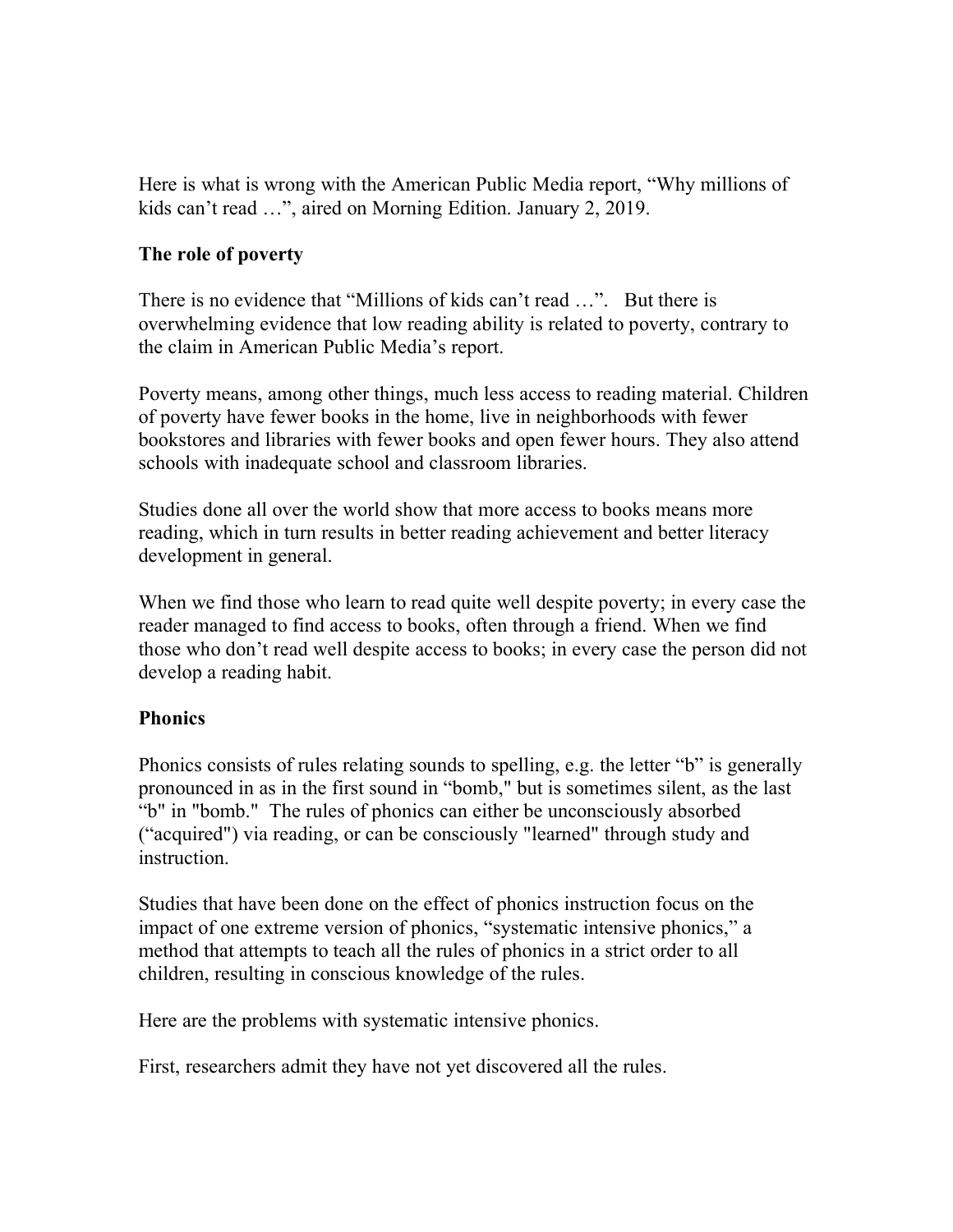Second, even among those rules that have been described, some are extremely complex and have numerous exceptions.

Back in the 1960's, Theodore Clymer examined the phonics rules frequently taught in school to see how well they worked. Among them was the famous rule, "when two vowels go walking the first does the talking" (say the letter name of the first vowel, as in "bead). Clymer looked the texts used in four popular basal series. This rule held in only 45% of the cases. Most instances of two vowels back to back were exceptions (e.g. "chief", "captain"). Studies done since Clymer's work have found an even higher percentage of exceptions.

As Frank Smith has pointed out many phonics rules are "unreliable … there are too many alternatives and exceptions … 300 ways in which letters and sounds can be related." For example, each of these uses of "ho" has a different pronunciation: hot, hoot, hook, hour, honest, house, hope, honey, and hoist. Smith notes that even if a reader knew the rules, the words cannot be read accurately from left to right, letter by letter: The reader needs to look ahead.

Smith also notes the different phonics programs teach different rules, a stunning counterargument to the claim that teaching complex rules is necessary.

It has been claimed that The National Reading Panel report, issued in 2000, concluded that the experimental research supports intensive systematic phonics. Professor Elaine Garan, after a thorough examination of the panel's report, noted that the impact of intensive phonics is strong only tests in which children read lists of words in isolation, but it is miniscule on tests in which children have to understand what they read. Thus, intensive phonics instruction only helps children develop the ability to pronounce words in isolation, an ability that will emerge anyway with more reading. Garan's results agree with the results of many other studies that show that intensive phonics instruction has a positive impact on tests of decoding but not on tests of comprehension. The best predictor of performance on tests of comprehension is the amount of self-selected reading that has been done.

Third, many children learn to read with little or even no phonics instruction.

#### **How do we learn to read?**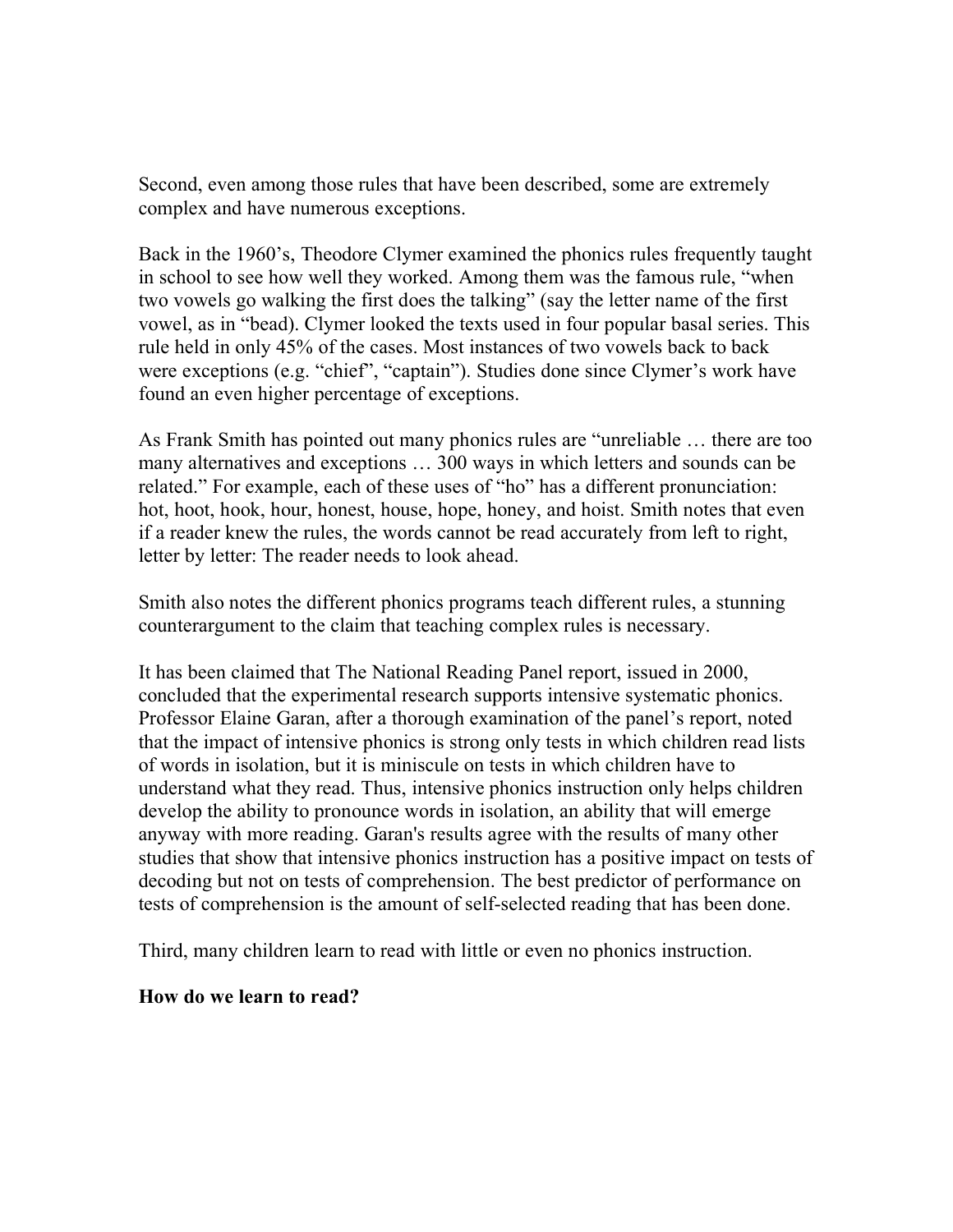We learn to read by understanding what is on the page. This means the use of context. Context is provided not only by pictures, but also knowledge of the world, knowledge gained from life experience, from reading, and from school.

Critics of the use of context argue that context can be misleading, leading to the wrong meaning. Studies show, however, that most contexts do not lead readers astray: they are not "deceptive," especially if the passage is long enough. A number of studies confirm that each time we see an unfamiliar word in print in a comprehensible context, we pick up a small percentage of the meaning, enough to account for vocabulary acquisition if we read enough.

Of course, phonics makes some contribution to understanding texts and thus helps children learn to read, but it is not the heavy extremist view supported by proponents of systematic intensive phonics.

## **Basic phonics**

Whole language supports basic phonics, the conscious learning of a few basic, straightforward rules. Conscious knowledge of some basic rules can help children learn to read by making texts more comprehensible. Frank Smith explains how this can happen: The child is reading the sentence "The man was riding on the h\_\_\_\_." and cannot read the final word. Given the context and recognition of *h,* the child can make a good guess as to what the final word is: the reader will know that the word is probably not *donkey* or *mule.* This won't work every time (some readers might think the missing word was "Harley"), but some knowledge of phonics can restrict the possibilities of what the unknown words are.

Our ability to use complex rules, including those not yet described by scholars and therefore not taught, is gradually acquired as a result of reading. We cannot state the rules, but have instead a sense of what is correct. They are "acquired," not consciously learned.

Basic Phonics is the position of the authors of *Becoming a Nation of Readers*, a book widely considered to provide strong support for phonics instruction: "...phonics instruction should aim to teach only the most important and regular of letter-to-sound relationships ... once the basic relationships have been taught, the best way to get children to refine and extend their knowledge of letter-sound correspondences is through repeated opportunities to read. If this position is correct, then much phonics instruction is overly subtle and probably unproductive" (Becoming a Nation of Readers, 1985, p. 38).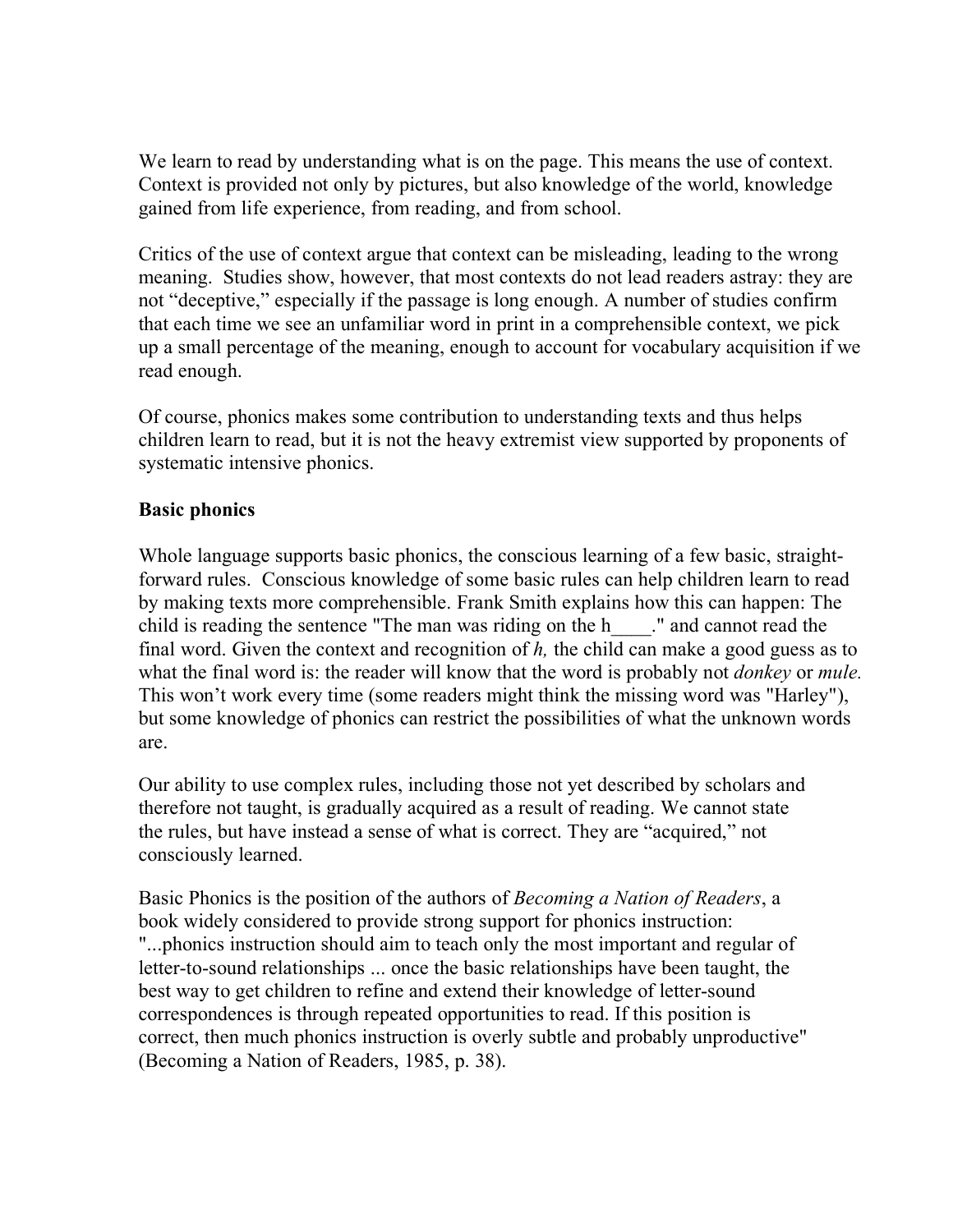#### **Phonemic awareness.**

It has been asserted that teachers need to teach "the sound structure" of the English language," and need to be able to divide a word into its component parts, e.g the idea that the first sound in "Eunice" is not [u] but [y]. This is called "phonemic awareness" (PA). The American Public Media report accepts the view that children need to first be taught phonemic awareness explicitly ("phonemic awareness training") in order to master phonics and learn to read.

There is good evidence that PA develops without PA training. Children in comparison groups in PA training studies who get no PA training typically improve in PA, and longitudinal studies show that nearly all children score very well on tests of PA by about grade 3. Very few have had PA training.

Also, phonemic awareness training studies show little or no effect of PA training on reading comprehension. So far, PA training has been shown to have an impact only on tests of PA and pronouncing words in in isolation, but not on tests in which students have to understand what they read.

Increasing phonemic awareness doesn't result in better reading, but reading results in the development of PA. Illiterates improve in PA after they learn to read, and studies show improvement in PA from listening to stories.

PA training has not been shown to be a prerequisite to learning to read in first language or in second language development or even to be helpful. This conclusion is not only consistent with the evidence presented here, but is also supported by the obvious fact that millions of people learned to read before the concept of phonemic awareness was discovered by researchers.

Note that both intensive phonics and intensive systematic phonics have little or no impact on tests in which children have to understand what they read.

Citations available on request.

**Note** 

I am Professor Emeritus, University of Southern California.

I was elected to the Reading Hall of Fame in 2005. I have published over 500 professional papers and books and have been a major speaker at many language education conferences. I have published in the New York Times, Los Angeles Times, the Washington Post, and dozens of other newspapers around the world. I